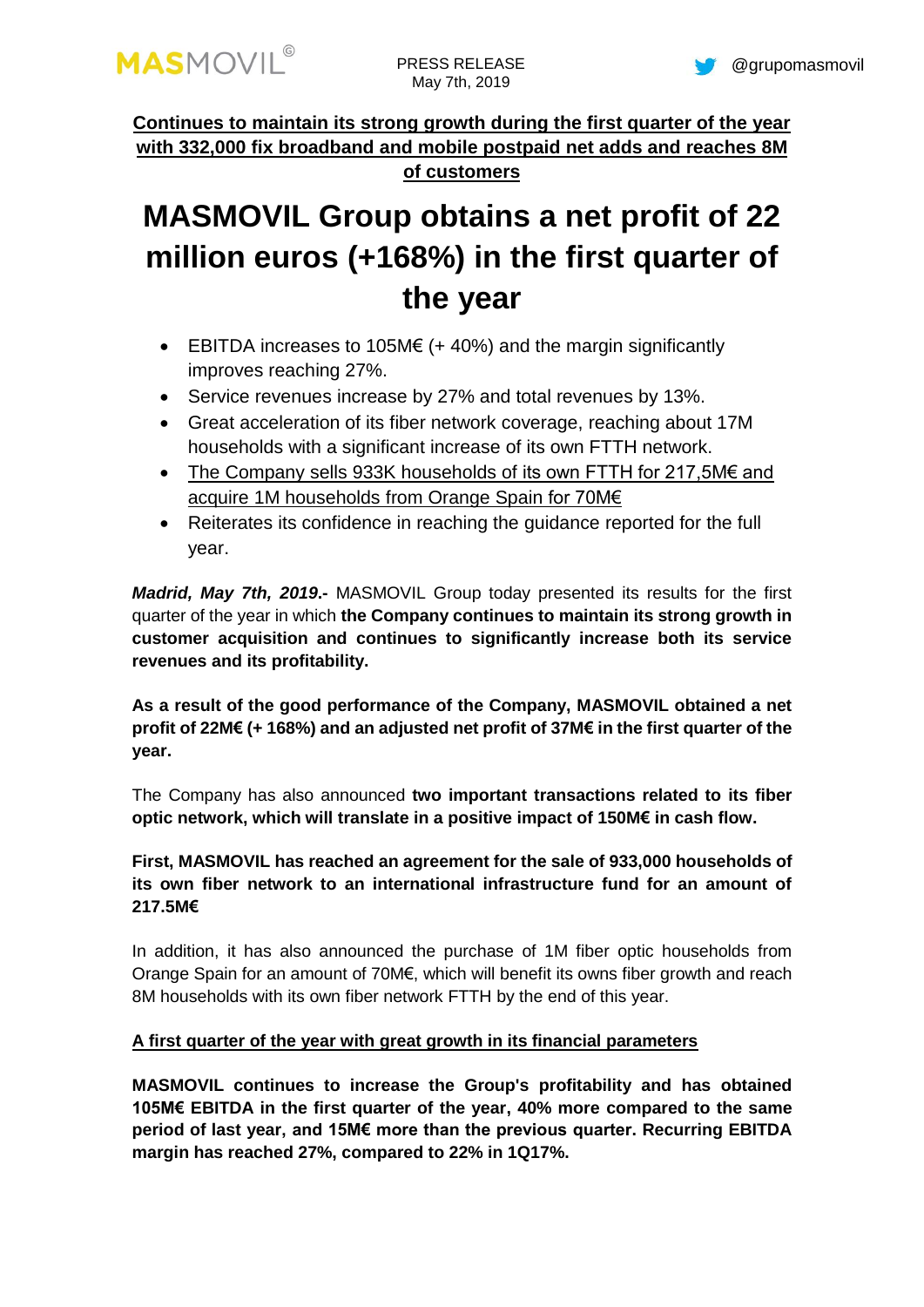

PRESS RELEASE May 7th, 2019





**Total revenues during the first quarter reached 383M€, 13% more compared to the same period of last year. Service revenues increased significantly to 336M€, 27% more compared to the same period of last year**, and significantly above the reported target of 22% for the full year.



*"We have had an exceptional first quarter of the year in terms of customer acquisition with more than 330,000 adds in mobile postpaid and fixed broadband. We continue to grow in an accelerated and profitable manner while we significantly increase the number of households that can be marketed with optic fiber, "said Meinrad Spenger, CEO of MASMOVIL.*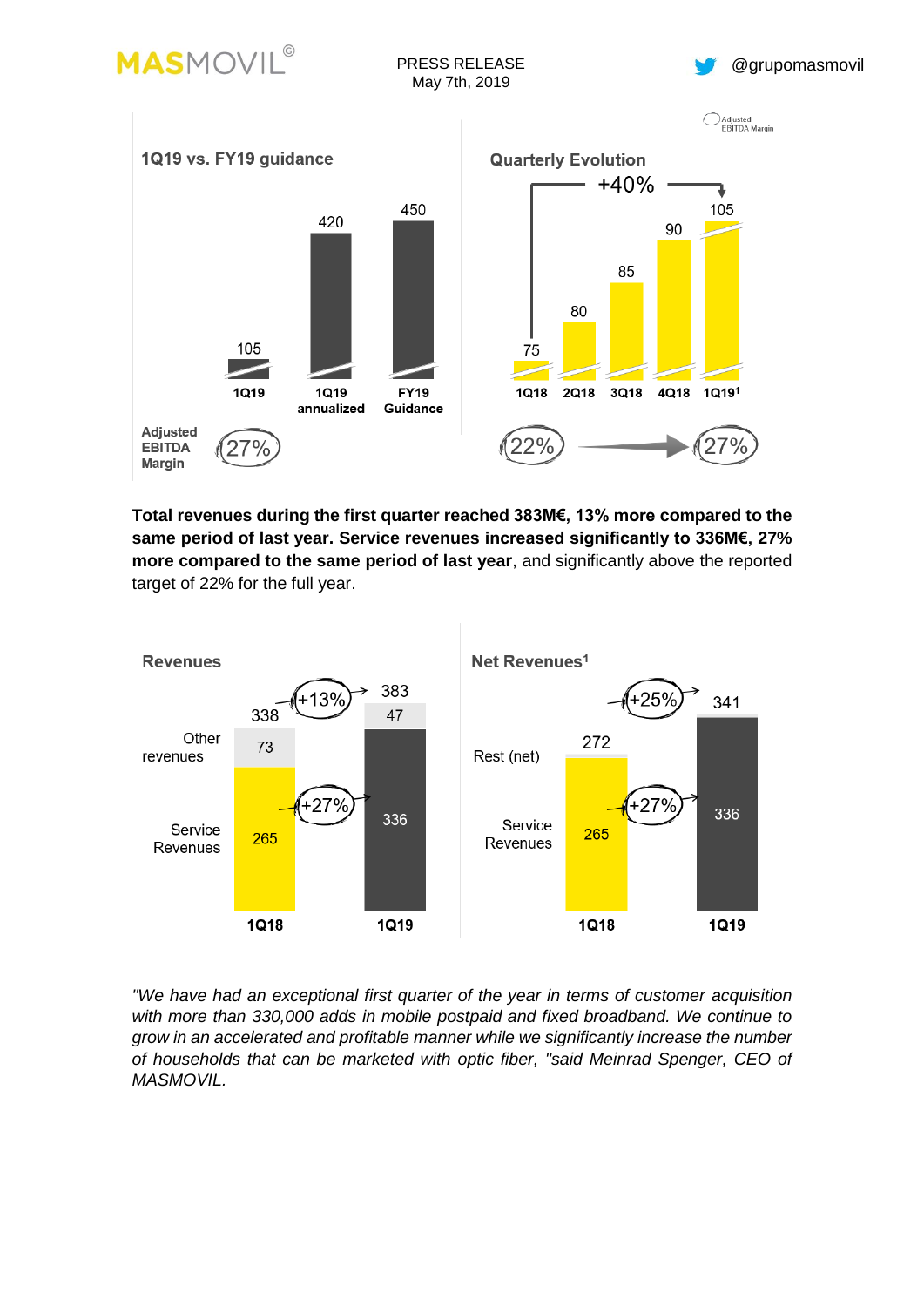

**Commercial results: great commercial performance in Q1 with more than 330,000 new customers**

In terms of commercial results**, MASMOVIL Group continues to maintain its excellent commercial progress and its strong organic growth, closing the first quarter of the year with 332,000 net additions in the period,** 192,000 postpaid mobile and 140,000 fixed broadband. In terms of net broadband adds, this quarter registered a record for the last 12 months.

**The Company has added more than 100,000 net broadband for six consecutive quarters and more than 190,000 net adds of mobile postpaid for seven consecutive months** 



**At the end of the first quarter, MASMOVIL Group had 8M lines, 34% more than last year,** of which 7M are mobile **(5M belong to the postpaid segment, 20% more than last year) and more than 1.1M** of fixed broadband**, 75% more compared to the previous year. During the last 12 months, MASMOVIL has added close to 500,000 fixed broadband lines.** 73% of the total base of broadband customers use optic fiber.

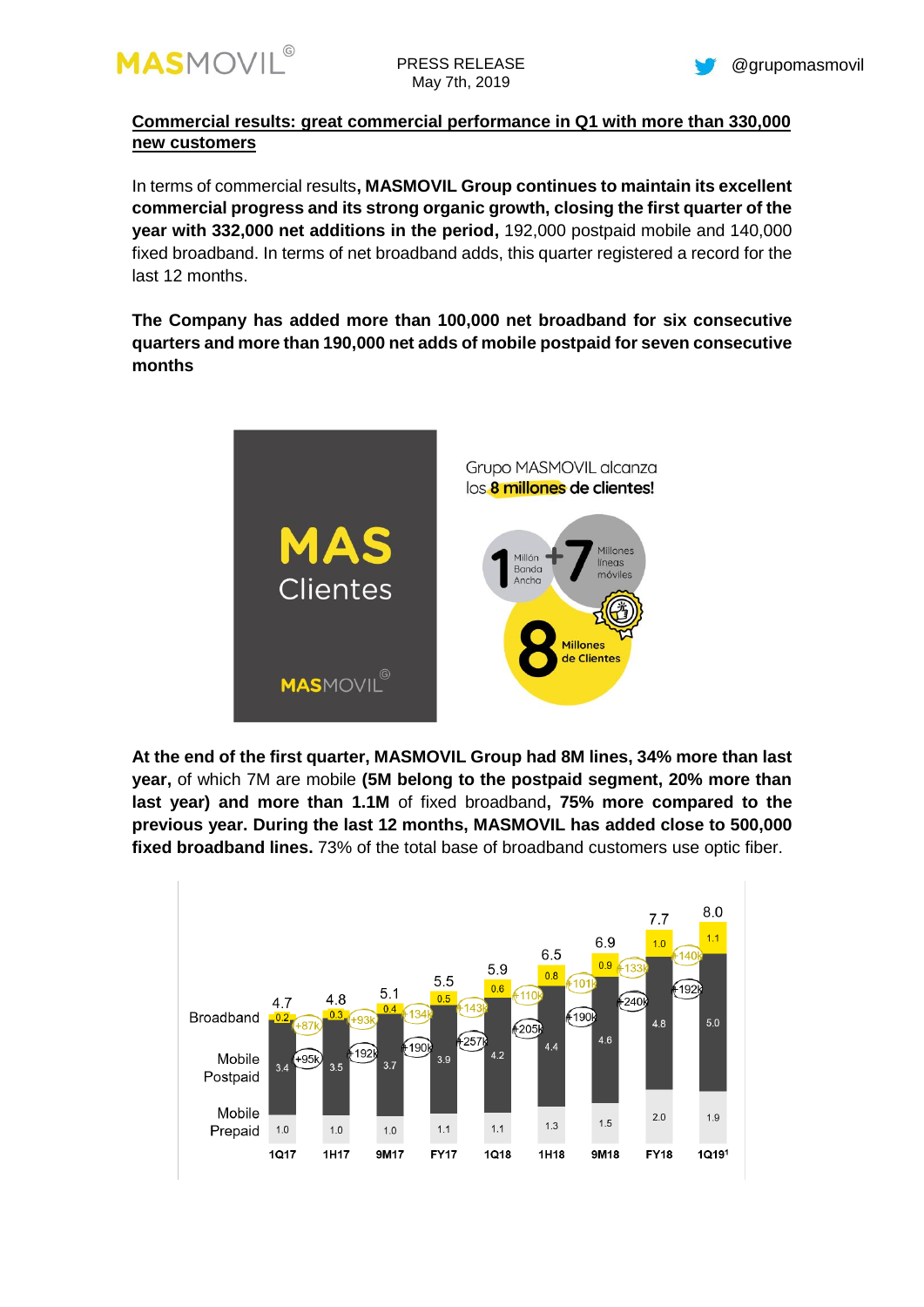

**Significant increase in its optic fiber footprint during the first quarter of the year with 1.7M new marketable homes**

MASMOVIL had at the end of the first quarter **about 17M of marketable homes with its fiber offer - 6.4M with its own fiber (+72%) -, 55% more than at the end of the same period last year, including the Bitstream agreements with Orange and Telefónica.**

**According to a study by the prestigious French company nPerf, the fiber network of MASMOVIL Group is the fastest in the Spanish market.**

**Million BUs** 



# **During the first quarter of the year, the Group invested a total of 57M€, of which 20M€ corresponds to the development of its high-speed networks.**

## **Two important operations related to its fiber network that will generate a positive impact in terms of cash flow of 150M€**

MASMOVIL Group has also announced today two important transactions related to its fiber optic network

## MASMOVIL sells 933K households of its fiber optic network for 217,5M€

First the company has agreed **to sell 933K households of its own fiber network for an amount of 217,5M€ to an important international infrastructure fund. Present and future clients in the area will keep within the Company.**

### Agrees to acquire 1M of FTTH homes to Orange Spain for 70M €

In addition, the Group has also **announced the agreement to purchase before the end of the year through an "IRU" (Irrevocable Right of Use) 1M homes from Orange**